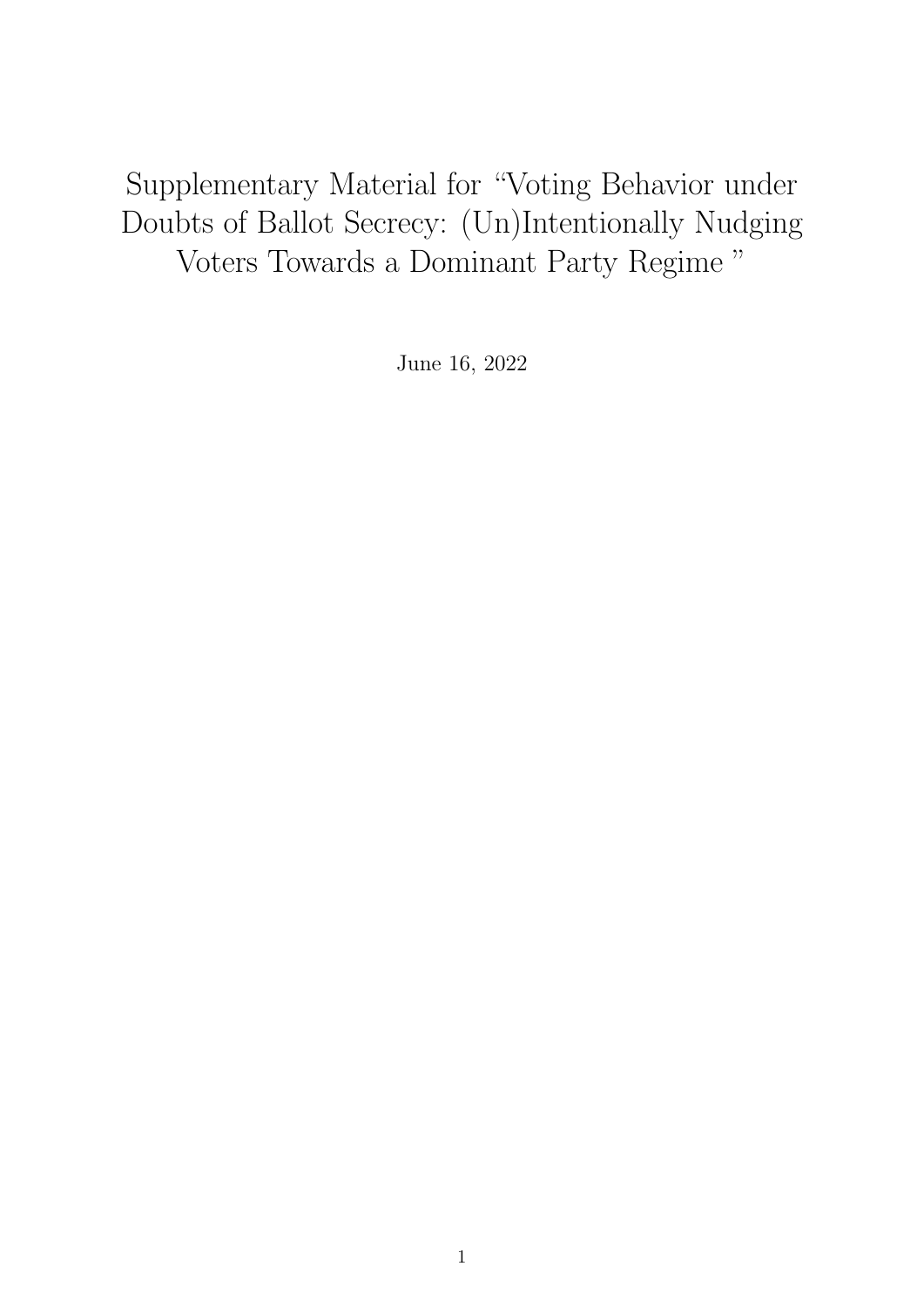## 1 Tables for Figure 2 in the main manuscript

The following tables show the full results for Figure 2 in the main manuscript. Table [1](#page-2-0) refers to Figure 2a. Table [2](#page-3-0) refers to Figure 2b. Table [3](#page-4-0) refers to Figure 2c. All regressions are weighted by age and ethnicity. In all cases, column (3) is the one chosen for Figure 2 in the main manuscript. For the sake of keeping tables to fit one page, the coefficients for "Hong Kong/Taiwan/Macao" and for "Japan, South Korean, South East of Asia" have been omitted in all cases (they never reach conventional significance levels), as well as the coefficients for "other" occupation (mostly, students and retired people), for "non binary" or no answer in gender, and no answer in the question on covid in the lab.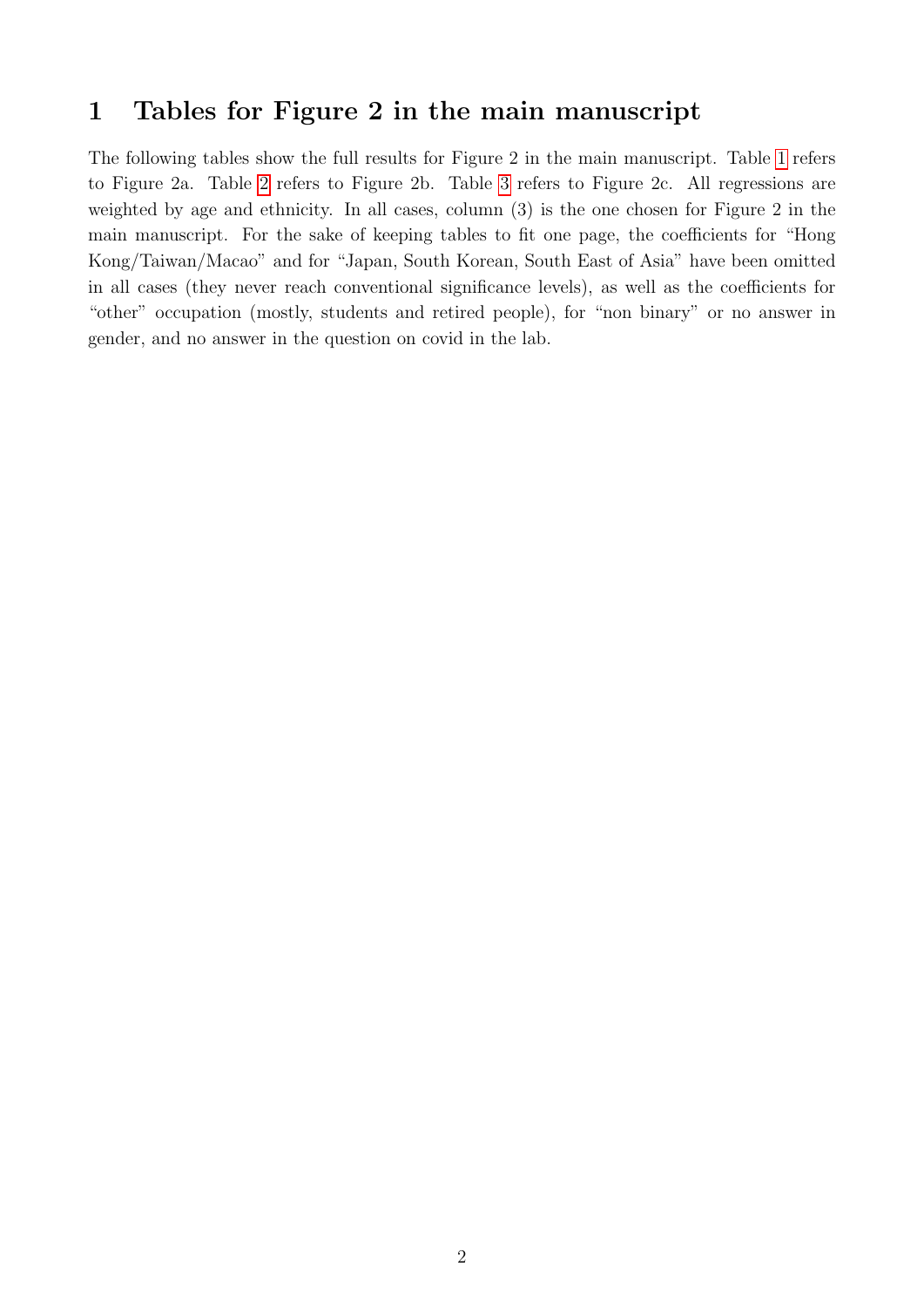| <b>Table 1:</b> Individual correlates of doubts over ballot secrecy |  |
|---------------------------------------------------------------------|--|
|---------------------------------------------------------------------|--|

<span id="page-2-0"></span>

| реренцент                                  | variable. Denevas unas ausnoriums sraek introdutar vosas<br>(1) | $\overline{(2)}$ | $\overline{(3)}$ | (4)                |
|--------------------------------------------|-----------------------------------------------------------------|------------------|------------------|--------------------|
|                                            | Whole sample                                                    | Whole sample     | Whole sample     | Only HDB residents |
|                                            |                                                                 |                  |                  |                    |
| Age                                        | $-0.009$                                                        | $-0.006$         | $-0.008$         | $-0.011$           |
|                                            | (0.012)                                                         | (0.011)          | (0.011)          | (0.014)            |
| Born Singaporean                           | $\,0.039\,$                                                     | $0.035\,$        | $\,0.065\,$      | 0.047              |
|                                            | (0.057)                                                         | (0.058)          | (0.064)          | (0.081)            |
| Female                                     | $-0.001$                                                        | $-0.022$         | $-0.014$         | $-0.015$           |
|                                            | (0.033)                                                         | (0.032)          | (0.033)          | (0.036)            |
|                                            |                                                                 |                  |                  |                    |
| Ethnicity (base: Chinese)                  |                                                                 |                  |                  |                    |
| Malay                                      | $-0.018$                                                        | $-0.081*$        | $-0.080*$        | $-0.088*$          |
|                                            | (0.048)                                                         | (0.048)          | (0.047)          | (0.047)            |
| Indian                                     | $0.008\,$                                                       | 0.022            | $\,0.021\,$      | 0.018              |
|                                            | (0.065)                                                         | (0.067)          | (0.068)          | (0.076)            |
| Formal education (base: Secondary at most) |                                                                 |                  |                  |                    |
| ITE/Polytech/JC                            | 0.060                                                           | 0.079            | 0.065            | 0.068              |
|                                            | (0.057)                                                         | (0.054)          | (0.056)          | (0.062)            |
| BA/MA/PhD                                  | $-0.003$                                                        | $\,0.053\,$      | $0.022\,$        | $0.010\,$          |
|                                            | (0.053)                                                         | (0.053)          | (0.057)          | (0.063)            |
|                                            |                                                                 |                  |                  |                    |
| Hhd. monthly Income (base: $4,000-7,999$ ) |                                                                 |                  |                  |                    |
| $$0 - $3,999$                              | $0.057\,$                                                       | $0.058\,$        | 0.061            | 0.057              |
|                                            | (0.049)                                                         | (0.047)          | (0.045)          | (0.048)            |
| $$8,000 - $14,999$                         | $0.037\,$                                                       | $\,0.054\,$      | $0.056\,$        | 0.039              |
|                                            | (0.040)                                                         | (0.037)          | (0.039)          | (0.044)            |
| > \$15,000                                 | $0.019\,$                                                       | 0.047            | $0.029\,$        | 0.044              |
|                                            | (0.061)                                                         | (0.059)          | (0.063)          | (0.085)            |
| Covid designed in                          |                                                                 | $0.167***$       | $0.163***$       | $0.165***$         |
| a lab (dummy)                              |                                                                 | (0.043)          | (0.043)          | (0.046)            |
| Trust in others $(1-4)$                    |                                                                 | $-0.058***$      | $-0.046**$       | $-0.038*$          |
|                                            |                                                                 | (0.019)          | (0.019)          | (0.022)            |
| Political knowledge (dummy)                |                                                                 | $-0.048$         | $-0.037$         | $-0.061$           |
|                                            |                                                                 | (0.049)          | (0.048)          | (0.051)            |
| Political interest $(1-4)$                 |                                                                 | $-0.056***$      | $-0.065***$      | $-0.052***$        |
|                                            |                                                                 | (0.018)          | (0.018)          | (0.020)            |
| Public sector employee                     |                                                                 |                  | $-0.135***$      | $-0.126***$        |
|                                            |                                                                 |                  | (0.038)          | (0.043)            |
| Distrust in mainstream media               |                                                                 |                  | $0.090*$         | 0.076              |
|                                            |                                                                 |                  | (0.052)          | (0.060)            |
| Has lived outside SGP (dummy)              |                                                                 |                  | $0.013\,$        | 0.048              |
|                                            |                                                                 |                  | (0.050)          | (0.056)            |
| West. Europe/USA/CAN/AUS/NZ                |                                                                 |                  | $0.188**$        | $0.195**$          |
|                                            |                                                                 |                  | (0.075)          | (0.091)            |
| PRC                                        |                                                                 |                  | $-0.059$         | $-0.113$           |
|                                            |                                                                 |                  | (0.100)          | (0.116)            |
| Lives in public housing (HDB)              |                                                                 |                  | $0.022\,$        |                    |
|                                            |                                                                 |                  | (0.044)          | $\overline{a}$     |
| Kampung spirit                             |                                                                 |                  |                  | $-0.031$           |
|                                            |                                                                 |                  |                  | (0.022)            |
| Observations                               | 1,002                                                           | 1,002            | 1,002            | $842\,$            |
| $\mathbb{R}^2$                             | $0.012\,$                                                       | 0.078            | 0.113            | $0.112\,$          |

Dependent variable: Believes that authorities track individual votes

Standard errors in parentheses; \*\*\*  $p<0.01$ , \*\*  $p<0.05$ , \*  $p<0.1$ All regressions weighted by age and ethnicity.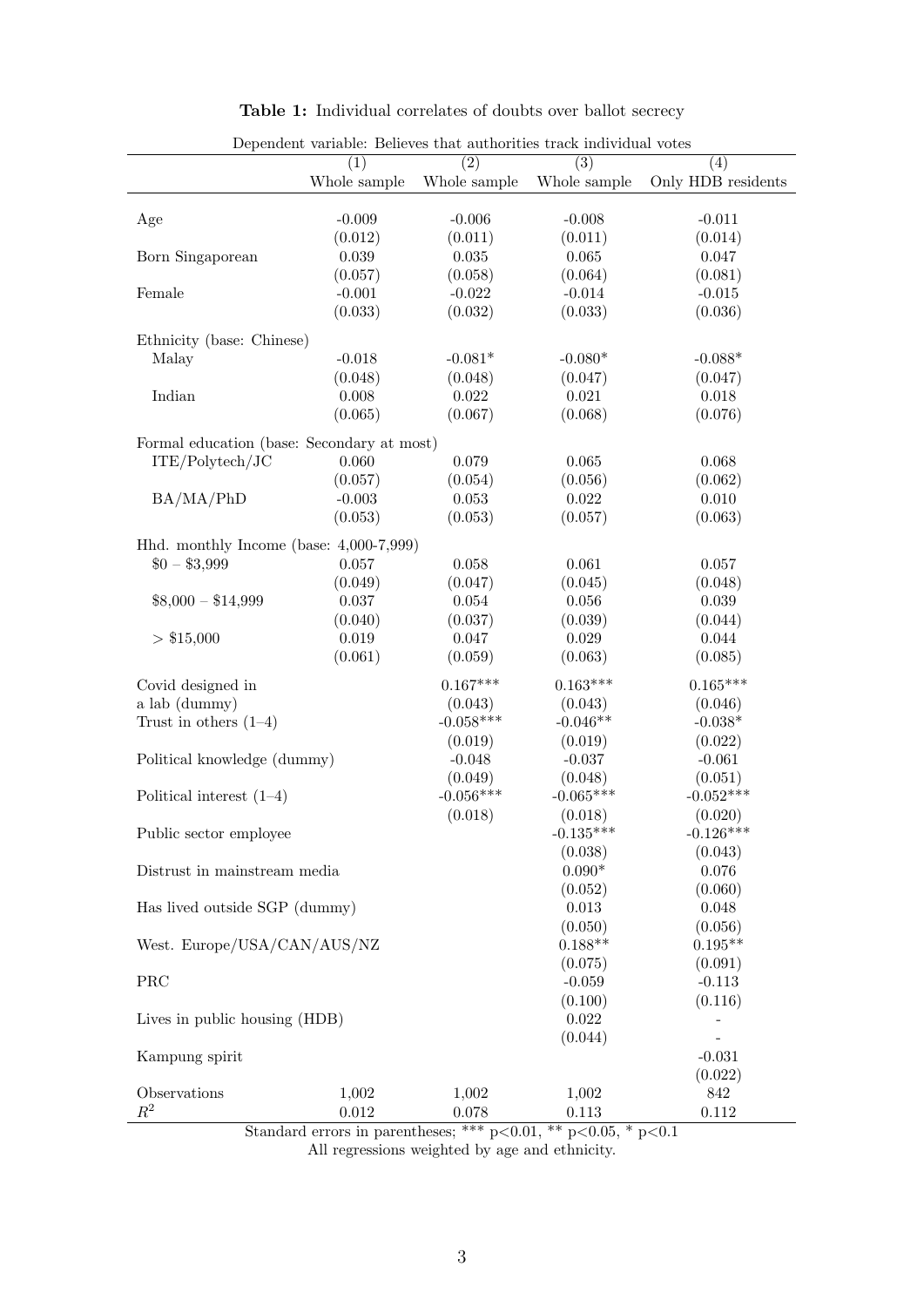| Only HDB residents<br>Whole sample<br>Whole sample<br>Whole sample<br>$-0.014*$<br>$-0.012$<br>$-0.013*$<br>$-0.015*$<br>Age<br>(0.008)<br>(0.008)<br>(0.007)<br>(0.009)<br>$0.066**$<br>$0.057*$<br>$0.082**$<br>$0.092*$<br>Born Singaporean<br>(0.030)<br>(0.031)<br>(0.037)<br>(0.049)<br>$-0.014$<br>$-0.015$<br>$-0.012$<br>$-0.026$<br>Female<br>(0.021)<br>(0.020)<br>(0.020)<br>(0.024)<br>Ethnicity (base: Chinese)<br>$-0.073***$<br>$-0.067**$<br>$-0.043$<br>$-0.076***$<br>Malay<br>(0.027)<br>(0.027)<br>(0.028)<br>(0.027)<br>Indian<br>0.073<br>$0.076\,$<br>0.073<br>0.068<br>(0.051)<br>(0.050)<br>(0.050)<br>(0.055)<br>$-0.007$<br>0.016<br>$0.076\,$<br>Other ethnicity<br>$-0.051$<br>(0.036)<br>(0.051)<br>(0.073)<br>(0.091)<br>Formal education (base: Secondary at most)<br>ITE/Polytech/JC<br>$0.016\,$<br>$0.024\,$<br>0.024<br>$0.029\,$<br>(0.039)<br>(0.039)<br>(0.039)<br>(0.045)<br>BA/MA/PhD<br>$-0.007$<br>$0.011\,$<br>$-0.004$<br>$-0.007$<br>(0.033)<br>(0.040)<br>(0.034)<br>(0.033)<br>Hhd. monthly Income (base: $4,000-7,999$ )<br>$$0 - $3,999$<br>$0.074**$<br>$0.069**$<br>$0.070*$<br>$0.069*$<br>(0.036)<br>(0.036)<br>(0.034)<br>(0.037)<br>$$8,000 - $14,999$<br>$0.012\,$<br>$0.016\,$<br>0.027<br>0.030<br>(0.025)<br>(0.034)<br>(0.025)<br>(0.028)<br>$-0.066**$<br>$-0.038$<br>> \$15,000<br>$-0.032$<br>$-0.027$<br>(0.029)<br>(0.032)<br>(0.031)<br>(0.029)<br>$0.090***$<br>$0.085***$<br>$0.097**$<br>Covid designed in<br>(0.034)<br>(0.033)<br>(0.038)<br>Trust in others $(1-4)$<br>$-0.023$<br>$-0.019$<br>$-0.013$<br>(0.014)<br>(0.013)<br>(0.016)<br>Political knowledge (dummy)<br>$-0.053$<br>$-0.055$<br>$-0.056$<br>(0.034)<br>(0.034)<br>(0.036) | Dependent variable: Believes that opposition voters are penalized individually |     |                  |                  |                   |
|------------------------------------------------------------------------------------------------------------------------------------------------------------------------------------------------------------------------------------------------------------------------------------------------------------------------------------------------------------------------------------------------------------------------------------------------------------------------------------------------------------------------------------------------------------------------------------------------------------------------------------------------------------------------------------------------------------------------------------------------------------------------------------------------------------------------------------------------------------------------------------------------------------------------------------------------------------------------------------------------------------------------------------------------------------------------------------------------------------------------------------------------------------------------------------------------------------------------------------------------------------------------------------------------------------------------------------------------------------------------------------------------------------------------------------------------------------------------------------------------------------------------------------------------------------------------------------------------------------------------------------------------------------------------------------------------------------------------|--------------------------------------------------------------------------------|-----|------------------|------------------|-------------------|
|                                                                                                                                                                                                                                                                                                                                                                                                                                                                                                                                                                                                                                                                                                                                                                                                                                                                                                                                                                                                                                                                                                                                                                                                                                                                                                                                                                                                                                                                                                                                                                                                                                                                                                                        |                                                                                | (1) | $\overline{(2)}$ | $\overline{(3)}$ | $\left( 4\right)$ |
|                                                                                                                                                                                                                                                                                                                                                                                                                                                                                                                                                                                                                                                                                                                                                                                                                                                                                                                                                                                                                                                                                                                                                                                                                                                                                                                                                                                                                                                                                                                                                                                                                                                                                                                        |                                                                                |     |                  |                  |                   |
|                                                                                                                                                                                                                                                                                                                                                                                                                                                                                                                                                                                                                                                                                                                                                                                                                                                                                                                                                                                                                                                                                                                                                                                                                                                                                                                                                                                                                                                                                                                                                                                                                                                                                                                        |                                                                                |     |                  |                  |                   |
|                                                                                                                                                                                                                                                                                                                                                                                                                                                                                                                                                                                                                                                                                                                                                                                                                                                                                                                                                                                                                                                                                                                                                                                                                                                                                                                                                                                                                                                                                                                                                                                                                                                                                                                        |                                                                                |     |                  |                  |                   |
|                                                                                                                                                                                                                                                                                                                                                                                                                                                                                                                                                                                                                                                                                                                                                                                                                                                                                                                                                                                                                                                                                                                                                                                                                                                                                                                                                                                                                                                                                                                                                                                                                                                                                                                        |                                                                                |     |                  |                  |                   |
|                                                                                                                                                                                                                                                                                                                                                                                                                                                                                                                                                                                                                                                                                                                                                                                                                                                                                                                                                                                                                                                                                                                                                                                                                                                                                                                                                                                                                                                                                                                                                                                                                                                                                                                        |                                                                                |     |                  |                  |                   |
|                                                                                                                                                                                                                                                                                                                                                                                                                                                                                                                                                                                                                                                                                                                                                                                                                                                                                                                                                                                                                                                                                                                                                                                                                                                                                                                                                                                                                                                                                                                                                                                                                                                                                                                        |                                                                                |     |                  |                  |                   |
|                                                                                                                                                                                                                                                                                                                                                                                                                                                                                                                                                                                                                                                                                                                                                                                                                                                                                                                                                                                                                                                                                                                                                                                                                                                                                                                                                                                                                                                                                                                                                                                                                                                                                                                        |                                                                                |     |                  |                  |                   |
|                                                                                                                                                                                                                                                                                                                                                                                                                                                                                                                                                                                                                                                                                                                                                                                                                                                                                                                                                                                                                                                                                                                                                                                                                                                                                                                                                                                                                                                                                                                                                                                                                                                                                                                        |                                                                                |     |                  |                  |                   |
|                                                                                                                                                                                                                                                                                                                                                                                                                                                                                                                                                                                                                                                                                                                                                                                                                                                                                                                                                                                                                                                                                                                                                                                                                                                                                                                                                                                                                                                                                                                                                                                                                                                                                                                        |                                                                                |     |                  |                  |                   |
|                                                                                                                                                                                                                                                                                                                                                                                                                                                                                                                                                                                                                                                                                                                                                                                                                                                                                                                                                                                                                                                                                                                                                                                                                                                                                                                                                                                                                                                                                                                                                                                                                                                                                                                        |                                                                                |     |                  |                  |                   |
|                                                                                                                                                                                                                                                                                                                                                                                                                                                                                                                                                                                                                                                                                                                                                                                                                                                                                                                                                                                                                                                                                                                                                                                                                                                                                                                                                                                                                                                                                                                                                                                                                                                                                                                        |                                                                                |     |                  |                  |                   |
|                                                                                                                                                                                                                                                                                                                                                                                                                                                                                                                                                                                                                                                                                                                                                                                                                                                                                                                                                                                                                                                                                                                                                                                                                                                                                                                                                                                                                                                                                                                                                                                                                                                                                                                        |                                                                                |     |                  |                  |                   |
|                                                                                                                                                                                                                                                                                                                                                                                                                                                                                                                                                                                                                                                                                                                                                                                                                                                                                                                                                                                                                                                                                                                                                                                                                                                                                                                                                                                                                                                                                                                                                                                                                                                                                                                        |                                                                                |     |                  |                  |                   |
|                                                                                                                                                                                                                                                                                                                                                                                                                                                                                                                                                                                                                                                                                                                                                                                                                                                                                                                                                                                                                                                                                                                                                                                                                                                                                                                                                                                                                                                                                                                                                                                                                                                                                                                        |                                                                                |     |                  |                  |                   |
|                                                                                                                                                                                                                                                                                                                                                                                                                                                                                                                                                                                                                                                                                                                                                                                                                                                                                                                                                                                                                                                                                                                                                                                                                                                                                                                                                                                                                                                                                                                                                                                                                                                                                                                        |                                                                                |     |                  |                  |                   |
|                                                                                                                                                                                                                                                                                                                                                                                                                                                                                                                                                                                                                                                                                                                                                                                                                                                                                                                                                                                                                                                                                                                                                                                                                                                                                                                                                                                                                                                                                                                                                                                                                                                                                                                        |                                                                                |     |                  |                  |                   |
|                                                                                                                                                                                                                                                                                                                                                                                                                                                                                                                                                                                                                                                                                                                                                                                                                                                                                                                                                                                                                                                                                                                                                                                                                                                                                                                                                                                                                                                                                                                                                                                                                                                                                                                        |                                                                                |     |                  |                  |                   |
|                                                                                                                                                                                                                                                                                                                                                                                                                                                                                                                                                                                                                                                                                                                                                                                                                                                                                                                                                                                                                                                                                                                                                                                                                                                                                                                                                                                                                                                                                                                                                                                                                                                                                                                        |                                                                                |     |                  |                  |                   |
|                                                                                                                                                                                                                                                                                                                                                                                                                                                                                                                                                                                                                                                                                                                                                                                                                                                                                                                                                                                                                                                                                                                                                                                                                                                                                                                                                                                                                                                                                                                                                                                                                                                                                                                        |                                                                                |     |                  |                  |                   |
|                                                                                                                                                                                                                                                                                                                                                                                                                                                                                                                                                                                                                                                                                                                                                                                                                                                                                                                                                                                                                                                                                                                                                                                                                                                                                                                                                                                                                                                                                                                                                                                                                                                                                                                        |                                                                                |     |                  |                  |                   |
|                                                                                                                                                                                                                                                                                                                                                                                                                                                                                                                                                                                                                                                                                                                                                                                                                                                                                                                                                                                                                                                                                                                                                                                                                                                                                                                                                                                                                                                                                                                                                                                                                                                                                                                        |                                                                                |     |                  |                  |                   |
|                                                                                                                                                                                                                                                                                                                                                                                                                                                                                                                                                                                                                                                                                                                                                                                                                                                                                                                                                                                                                                                                                                                                                                                                                                                                                                                                                                                                                                                                                                                                                                                                                                                                                                                        |                                                                                |     |                  |                  |                   |
|                                                                                                                                                                                                                                                                                                                                                                                                                                                                                                                                                                                                                                                                                                                                                                                                                                                                                                                                                                                                                                                                                                                                                                                                                                                                                                                                                                                                                                                                                                                                                                                                                                                                                                                        |                                                                                |     |                  |                  |                   |
|                                                                                                                                                                                                                                                                                                                                                                                                                                                                                                                                                                                                                                                                                                                                                                                                                                                                                                                                                                                                                                                                                                                                                                                                                                                                                                                                                                                                                                                                                                                                                                                                                                                                                                                        |                                                                                |     |                  |                  |                   |
|                                                                                                                                                                                                                                                                                                                                                                                                                                                                                                                                                                                                                                                                                                                                                                                                                                                                                                                                                                                                                                                                                                                                                                                                                                                                                                                                                                                                                                                                                                                                                                                                                                                                                                                        |                                                                                |     |                  |                  |                   |
|                                                                                                                                                                                                                                                                                                                                                                                                                                                                                                                                                                                                                                                                                                                                                                                                                                                                                                                                                                                                                                                                                                                                                                                                                                                                                                                                                                                                                                                                                                                                                                                                                                                                                                                        |                                                                                |     |                  |                  |                   |
|                                                                                                                                                                                                                                                                                                                                                                                                                                                                                                                                                                                                                                                                                                                                                                                                                                                                                                                                                                                                                                                                                                                                                                                                                                                                                                                                                                                                                                                                                                                                                                                                                                                                                                                        |                                                                                |     |                  |                  |                   |
|                                                                                                                                                                                                                                                                                                                                                                                                                                                                                                                                                                                                                                                                                                                                                                                                                                                                                                                                                                                                                                                                                                                                                                                                                                                                                                                                                                                                                                                                                                                                                                                                                                                                                                                        |                                                                                |     |                  |                  |                   |
|                                                                                                                                                                                                                                                                                                                                                                                                                                                                                                                                                                                                                                                                                                                                                                                                                                                                                                                                                                                                                                                                                                                                                                                                                                                                                                                                                                                                                                                                                                                                                                                                                                                                                                                        |                                                                                |     |                  |                  |                   |
|                                                                                                                                                                                                                                                                                                                                                                                                                                                                                                                                                                                                                                                                                                                                                                                                                                                                                                                                                                                                                                                                                                                                                                                                                                                                                                                                                                                                                                                                                                                                                                                                                                                                                                                        |                                                                                |     |                  |                  |                   |
|                                                                                                                                                                                                                                                                                                                                                                                                                                                                                                                                                                                                                                                                                                                                                                                                                                                                                                                                                                                                                                                                                                                                                                                                                                                                                                                                                                                                                                                                                                                                                                                                                                                                                                                        |                                                                                |     |                  |                  |                   |
|                                                                                                                                                                                                                                                                                                                                                                                                                                                                                                                                                                                                                                                                                                                                                                                                                                                                                                                                                                                                                                                                                                                                                                                                                                                                                                                                                                                                                                                                                                                                                                                                                                                                                                                        |                                                                                |     |                  |                  |                   |
|                                                                                                                                                                                                                                                                                                                                                                                                                                                                                                                                                                                                                                                                                                                                                                                                                                                                                                                                                                                                                                                                                                                                                                                                                                                                                                                                                                                                                                                                                                                                                                                                                                                                                                                        |                                                                                |     |                  |                  |                   |
|                                                                                                                                                                                                                                                                                                                                                                                                                                                                                                                                                                                                                                                                                                                                                                                                                                                                                                                                                                                                                                                                                                                                                                                                                                                                                                                                                                                                                                                                                                                                                                                                                                                                                                                        |                                                                                |     |                  |                  |                   |
|                                                                                                                                                                                                                                                                                                                                                                                                                                                                                                                                                                                                                                                                                                                                                                                                                                                                                                                                                                                                                                                                                                                                                                                                                                                                                                                                                                                                                                                                                                                                                                                                                                                                                                                        |                                                                                |     |                  |                  |                   |
|                                                                                                                                                                                                                                                                                                                                                                                                                                                                                                                                                                                                                                                                                                                                                                                                                                                                                                                                                                                                                                                                                                                                                                                                                                                                                                                                                                                                                                                                                                                                                                                                                                                                                                                        |                                                                                |     |                  |                  |                   |
| 0.005<br>0.003<br>0.005<br>Political interest $(1-4)$                                                                                                                                                                                                                                                                                                                                                                                                                                                                                                                                                                                                                                                                                                                                                                                                                                                                                                                                                                                                                                                                                                                                                                                                                                                                                                                                                                                                                                                                                                                                                                                                                                                                  |                                                                                |     |                  |                  |                   |
| (0.012)<br>(0.012)<br>(0.014)                                                                                                                                                                                                                                                                                                                                                                                                                                                                                                                                                                                                                                                                                                                                                                                                                                                                                                                                                                                                                                                                                                                                                                                                                                                                                                                                                                                                                                                                                                                                                                                                                                                                                          |                                                                                |     |                  |                  |                   |
| Occupation (base: works in private sector)<br>$-0.050*$                                                                                                                                                                                                                                                                                                                                                                                                                                                                                                                                                                                                                                                                                                                                                                                                                                                                                                                                                                                                                                                                                                                                                                                                                                                                                                                                                                                                                                                                                                                                                                                                                                                                |                                                                                |     |                  |                  |                   |
| Public sector<br>$-0.037$                                                                                                                                                                                                                                                                                                                                                                                                                                                                                                                                                                                                                                                                                                                                                                                                                                                                                                                                                                                                                                                                                                                                                                                                                                                                                                                                                                                                                                                                                                                                                                                                                                                                                              |                                                                                |     |                  |                  |                   |
| (0.024)<br>(0.027)                                                                                                                                                                                                                                                                                                                                                                                                                                                                                                                                                                                                                                                                                                                                                                                                                                                                                                                                                                                                                                                                                                                                                                                                                                                                                                                                                                                                                                                                                                                                                                                                                                                                                                     |                                                                                |     |                  |                  |                   |
| 0.009<br>$-0.002$<br>Distrust in mainstream media                                                                                                                                                                                                                                                                                                                                                                                                                                                                                                                                                                                                                                                                                                                                                                                                                                                                                                                                                                                                                                                                                                                                                                                                                                                                                                                                                                                                                                                                                                                                                                                                                                                                      |                                                                                |     |                  |                  |                   |
| (0.042)<br>(0.035)                                                                                                                                                                                                                                                                                                                                                                                                                                                                                                                                                                                                                                                                                                                                                                                                                                                                                                                                                                                                                                                                                                                                                                                                                                                                                                                                                                                                                                                                                                                                                                                                                                                                                                     |                                                                                |     |                  |                  |                   |
| $0.093**$<br>$0.086**$<br>Has lived outside SGP (dummy)                                                                                                                                                                                                                                                                                                                                                                                                                                                                                                                                                                                                                                                                                                                                                                                                                                                                                                                                                                                                                                                                                                                                                                                                                                                                                                                                                                                                                                                                                                                                                                                                                                                                |                                                                                |     |                  |                  |                   |
| (0.042)<br>(0.047)                                                                                                                                                                                                                                                                                                                                                                                                                                                                                                                                                                                                                                                                                                                                                                                                                                                                                                                                                                                                                                                                                                                                                                                                                                                                                                                                                                                                                                                                                                                                                                                                                                                                                                     |                                                                                |     |                  |                  |                   |
| $0.148*$<br>West. Europe/USA/CAN/AUS/NZ<br>0.089                                                                                                                                                                                                                                                                                                                                                                                                                                                                                                                                                                                                                                                                                                                                                                                                                                                                                                                                                                                                                                                                                                                                                                                                                                                                                                                                                                                                                                                                                                                                                                                                                                                                       |                                                                                |     |                  |                  |                   |
| (0.069)<br>(0.086)                                                                                                                                                                                                                                                                                                                                                                                                                                                                                                                                                                                                                                                                                                                                                                                                                                                                                                                                                                                                                                                                                                                                                                                                                                                                                                                                                                                                                                                                                                                                                                                                                                                                                                     |                                                                                |     |                  |                  |                   |
| PRC<br>$-0.025$<br>$-0.076$                                                                                                                                                                                                                                                                                                                                                                                                                                                                                                                                                                                                                                                                                                                                                                                                                                                                                                                                                                                                                                                                                                                                                                                                                                                                                                                                                                                                                                                                                                                                                                                                                                                                                            |                                                                                |     |                  |                  |                   |
| (0.090)<br>(0.081)                                                                                                                                                                                                                                                                                                                                                                                                                                                                                                                                                                                                                                                                                                                                                                                                                                                                                                                                                                                                                                                                                                                                                                                                                                                                                                                                                                                                                                                                                                                                                                                                                                                                                                     |                                                                                |     |                  |                  |                   |
| 0.420<br>Lives in public housing (HDB)                                                                                                                                                                                                                                                                                                                                                                                                                                                                                                                                                                                                                                                                                                                                                                                                                                                                                                                                                                                                                                                                                                                                                                                                                                                                                                                                                                                                                                                                                                                                                                                                                                                                                 |                                                                                |     |                  |                  |                   |
| (0.026)                                                                                                                                                                                                                                                                                                                                                                                                                                                                                                                                                                                                                                                                                                                                                                                                                                                                                                                                                                                                                                                                                                                                                                                                                                                                                                                                                                                                                                                                                                                                                                                                                                                                                                                |                                                                                |     |                  |                  |                   |
| $-0.012$<br>Kampung spirit                                                                                                                                                                                                                                                                                                                                                                                                                                                                                                                                                                                                                                                                                                                                                                                                                                                                                                                                                                                                                                                                                                                                                                                                                                                                                                                                                                                                                                                                                                                                                                                                                                                                                             |                                                                                |     |                  |                  |                   |
| (0.015)                                                                                                                                                                                                                                                                                                                                                                                                                                                                                                                                                                                                                                                                                                                                                                                                                                                                                                                                                                                                                                                                                                                                                                                                                                                                                                                                                                                                                                                                                                                                                                                                                                                                                                                |                                                                                |     |                  |                  |                   |
| 842<br>Observations<br>1,002<br>1,002<br>1,002                                                                                                                                                                                                                                                                                                                                                                                                                                                                                                                                                                                                                                                                                                                                                                                                                                                                                                                                                                                                                                                                                                                                                                                                                                                                                                                                                                                                                                                                                                                                                                                                                                                                         |                                                                                |     |                  |                  |                   |
| $\mathbb{R}^2$<br>0.027<br>$0.055\,$<br>0.090<br>$0.105\,$                                                                                                                                                                                                                                                                                                                                                                                                                                                                                                                                                                                                                                                                                                                                                                                                                                                                                                                                                                                                                                                                                                                                                                                                                                                                                                                                                                                                                                                                                                                                                                                                                                                             |                                                                                |     |                  |                  |                   |

<span id="page-3-0"></span>Table 2: Beliefs that individual voters are penalized when voting for the opposition

Standard errors in parentheses; \*\*\*  $p<0.01$ , \*\*  $p<0.05$ , \*  $p<0.1$ 

All regressions weighted by age and ethnicity.